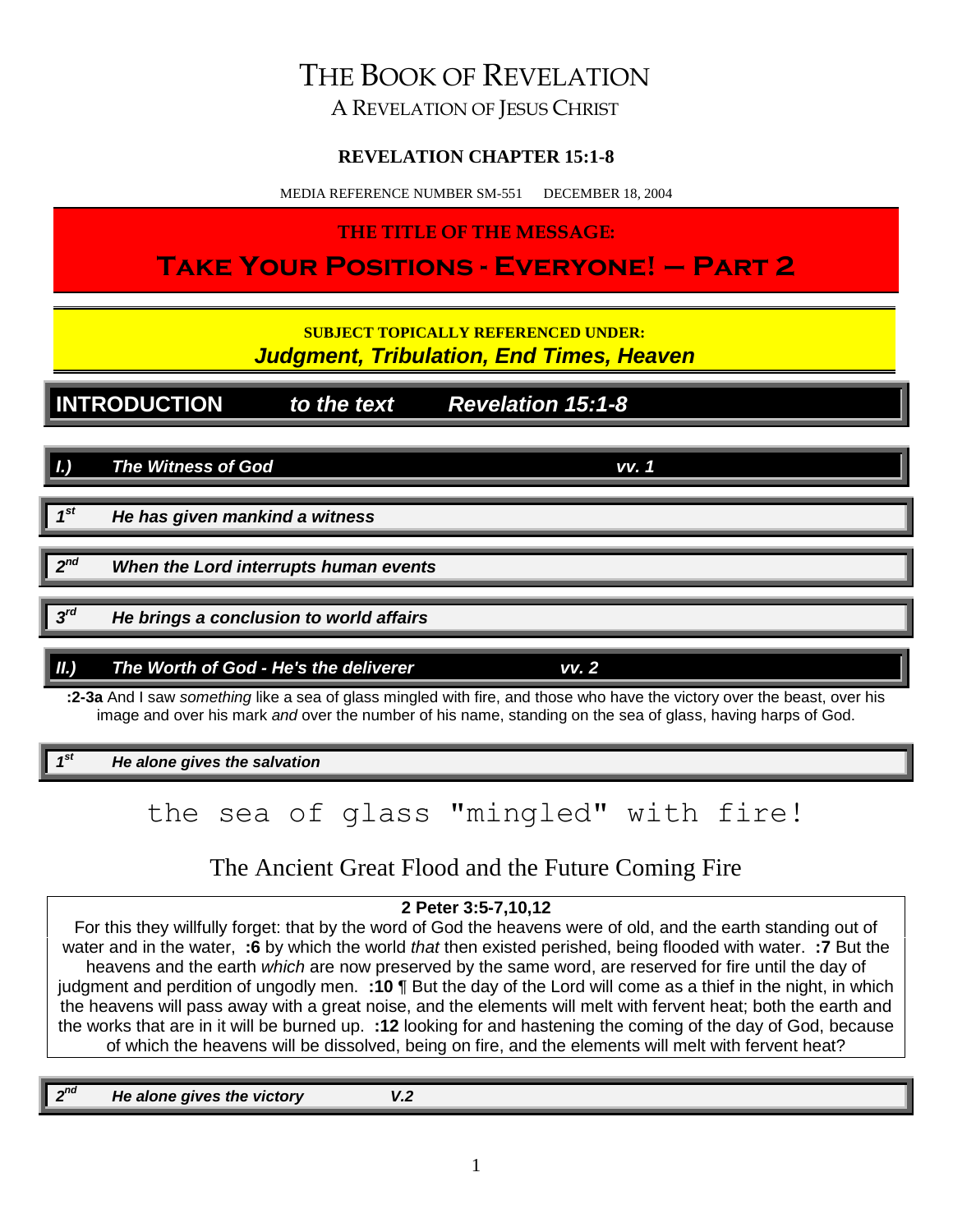and those who have the victory over the beast, over his image and over his mark *and* over the number of his name, standing on the sea of glass, having harps of God

# TAKE YOUR POSITIONS EVERYONE!

*III.) The Worship of God - He's done great things v. 3b-4*

**:3** They sing the song of Moses, the servant of God, and the song of the Lamb, saying: "Great and marvelous *are* Your works, Lord God Almighty! Just and true *are* Your ways, O King of the saints!

## *The Worship of God*

#### *1 State alone gives the song* v.3b

They sing the song of Moses, the servant of God, and the song of the Lamb,

Song of Deliverance and a Song of Salvation !

saying: "Great and marvelous *are* Your **works**, Lord God Almighty!

**Psalm 145:8-11**

The LORD *is* gracious and full of compassion, Slow to anger and great in mercy. **:9** The LORD *is* good to all, And His tender mercies *are* over all His works. **:10** *All Your works shall praise You, O LORD, And Your saints shall bless You. :11 They shall speak of the glory of Your kingdom, And talk of Your power*,

# *The Worship of God Is evident to all mankind*

**Psalm 66:1-4**

Make a joyful shout to God, all the earth! **:2** Sing out the honor of His name; Make His praise glorious. **:3** Say to God, "How awesome are Your works! Through the greatness of Your power Your enemies shall submit themselves to You. **:4** All the earth shall worship You And sing praises to You; They shall sing praises *to* Your name."

# *The Worship of God*

*2 nd It's the right thing to do v.3b*

Just and true *are* Your **ways**, O King of the saints!

**Psalm 145:16-18**

You open Your hand And satisfy the desire of every living thing. **:17** The LORD *is* righteous in all His ways, Gracious in all His works. **:18** The LORD *is* near to all who call upon Him, To all who call upon Him in truth.

As Christians, We need to remember that the Lord is Sovereign Over All

**Romans 11:33**

Oh, the depth of the riches both of the wisdom and knowledge of God! How unsearchable *are* His judgments and His ways past finding out!

# *The Worship of God*

| W | t's the reasonable thing to do<br>Æ                                                                                                                                                                                                                                                                                                                                                                                   | ш |  |
|---|-----------------------------------------------------------------------------------------------------------------------------------------------------------------------------------------------------------------------------------------------------------------------------------------------------------------------------------------------------------------------------------------------------------------------|---|--|
|   | $\mathbf{11} \mathbf{11} \mathbf{11} \mathbf{12} \mathbf{13} \mathbf{14} \mathbf{13} \mathbf{14} \mathbf{15} \mathbf{16} \mathbf{17} \mathbf{18} \mathbf{18} \mathbf{19} \mathbf{19} \mathbf{19} \mathbf{19} \mathbf{19} \mathbf{19} \mathbf{19} \mathbf{19} \mathbf{19} \mathbf{19} \mathbf{19} \mathbf{19} \mathbf{19} \mathbf{19} \mathbf{19} \mathbf{19} \mathbf{19} \mathbf{19} \mathbf$<br>$\sim$ $\sim$ $\sim$ |   |  |

Who shall not fear (be in awe of) You, O Lord, and glorify Your name?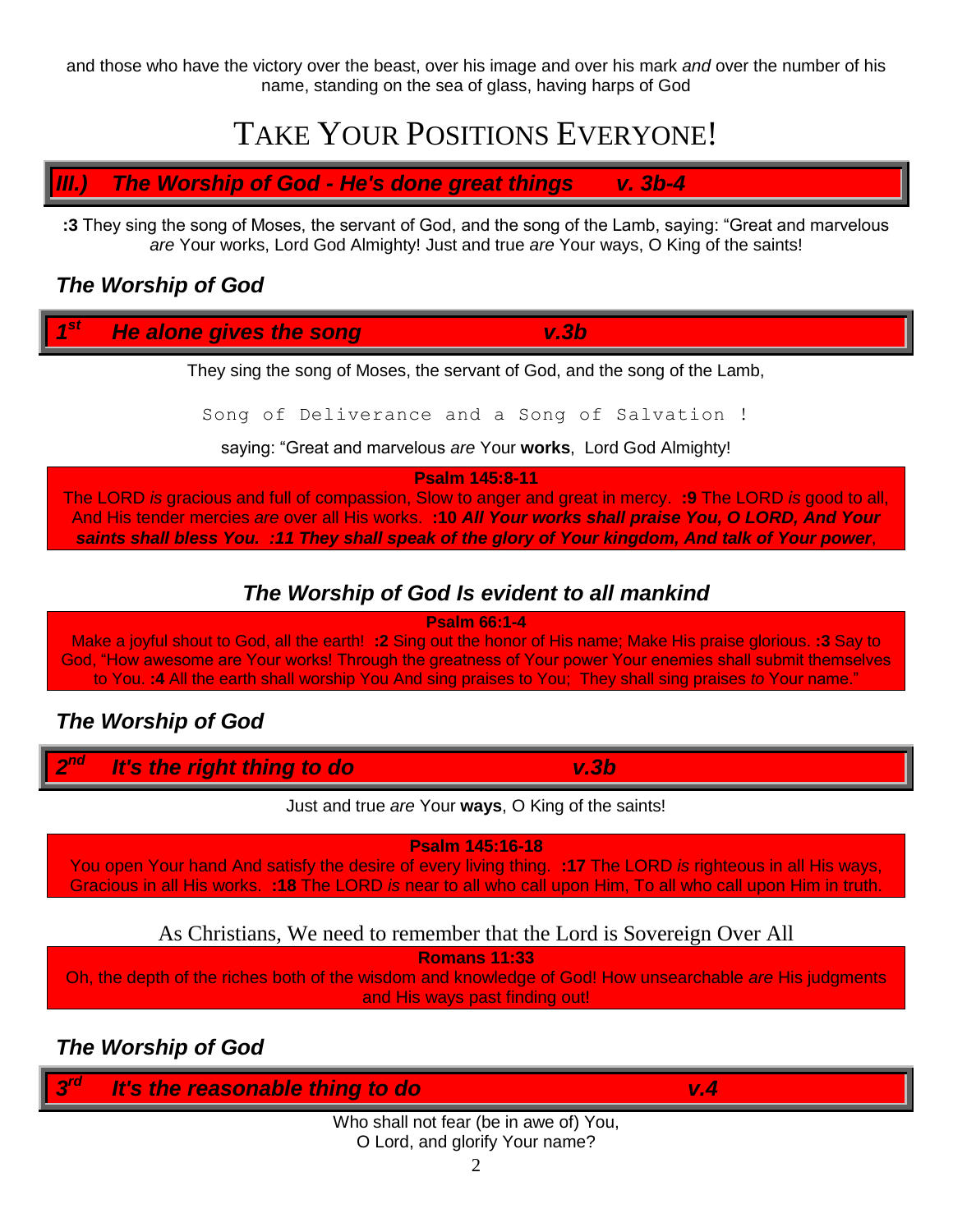### **Psalm 72:11**

Yes, all kings shall fall down before Him; All nations shall serve Him.

### **Deuteronomy 16:16**

*The Lord told Moses to Tell the People of Israel...* they shall not appear before the LORD empty handed:

## *At The First Christmas They Came with Gifts*

**Matthew 2:1-2,9-11**

Now after Jesus was born in Bethlehem of Judea in the days of Herod the king, behold, wise men from the East came to Jerusalem, **:2** "Where is He who has been born King of the Jews? For we have seen His star in the East and have come to worship Him......**:9** When they heard the king, they departed; and behold, the star which they had seen in the East went before them, till it came and stood over where the young Child was. **:10** When they saw the star, they rejoiced with exceedingly great joy. **:11** And when they had come into the house, they saw the young Child with Mary His mother, and fell down and worshiped Him. And when they had opened their treasures, they presented gifts to Him: gold, frankincense, and myrrh.

# *Jesus' Life and Ministry Makes Perfect Sense - Reasonable!*

**Philippians 2:9-11**

Therefore God also has highly exalted Him and given Him the name which is above every name, **:10** that at the name of Jesus every knee should bow, of those in heaven, and of those on earth, and of those under the earth, **:11** and *that* every tongue should confess that Jesus Christ *is* Lord, to the glory of God the Father.

# *The Worship of God*

*4 <u>is the lasting thing to do v.4</u> v.4* 

> For *You* alone *are* **holy**. For all nations shall come and worship before You, For (because) Your judgments have been manifested."

### Meaning: Wow!

*I saw your judgments, and in the end, they are exactly fair and right and perfect. I must agree with them - it's perfect*

### **Isaiah 45:22-23**

"Look to Me, and be saved, All you ends of the earth! For I *am* God, and *there is* no other. **:23** I have sworn by Myself; The word has gone out of My mouth *in* righteousness, And shall not return, That to Me every knee shall bow, Every tongue shall take an oath.

# TAKE YOUR POSITIONS EVERYONE!

*IV.) The Wrath of God - He's Just vv. 5-7*

**:5** After these things I looked, and behold, the temple of the tabernacle of the testimony in heaven was opened. **:6** And out of the temple came the seven angels having the seven plagues, clothed in pure bright linen, and having their chests girded with golden bands. **:7** Then one of the four living creatures gave to the seven angels seven golden bowls (pan or tray) full of the wrath of God who lives forever and ever.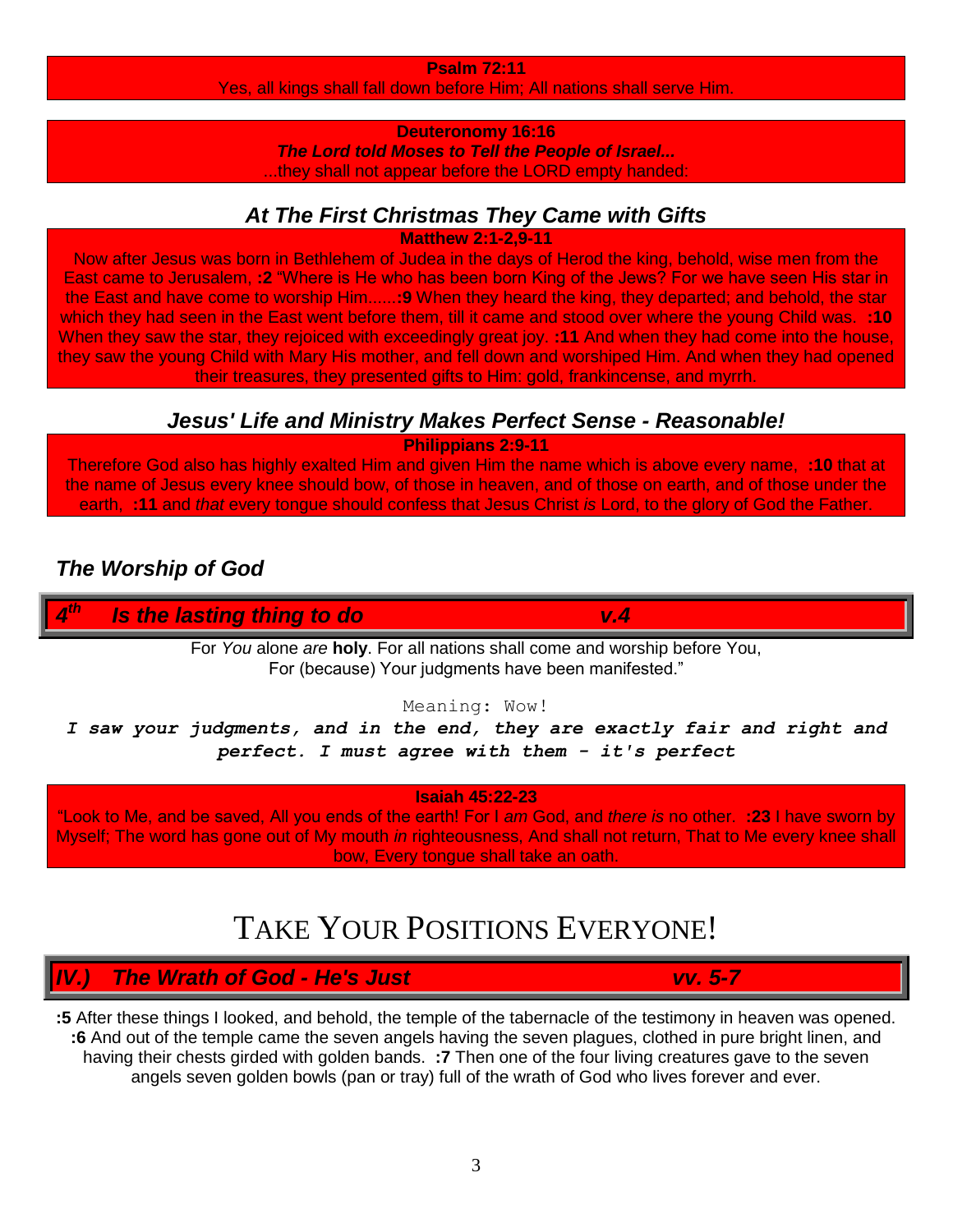# We Cannot Understand Wrath - It's a God Thing

His Wrath is Just because it is perfect, holy, and fair

*The Wrath of God*

*1 st His wrath is just v.5*

After these things I looked, and behold, the temple of the tabernacle of the testimony in heaven was opened...

No One was Allowed to Enter into "The Tabernacle of Testimony" but the High Priest only , and that Only Once a Year

> John Sees what every Jew had longed to see. To have the opportunity to look into the dwelling of God on earth.

Regarding The Holy of Holies in Heaven Above - Dr. Morris Writes;

*"It is significant that these rare glimpses into the heavenly temple which God has given us in the book of revelation - also shows us that it is an Open Temple! Meaning now - that there is nothing to keep man from the presence of God if he comes thru Jesus Christ. It is the resurrected, human flesh of the Lord Jesus Christ Himself which is now the veil that both contains the glory of God and conceals its unapproachable brilliance from sinful man.*

### **Hebrews 10:19-22**

Having therefore, brethren, boldness to enter into the holiest by the blood of Jesus, **:20** By a new and living way, which he hath consecrated for us, through the veil, that is to say, his flesh; **:21** And having an high priest over the house of God; **:22** Let us draw near with a true heart in full assurance of faith, having our hearts sprinkled from an evil conscience, and our bodies washed with pure water.

> Our High Priest Jesus Christ, Literally Dismantled the Former Priesthood(s) Before Him

> > **Matthew 27:50-52**

Now when Jesus had cried out again with a loud voice, He dimissed His spirit. **:51** Then, behold, **the veil of the temple** was torn in two **from top to bottom**; and the earth quaked, and the rocks were split, **:52** and the graves were opened; and many bodies of the saints who had fallen asleep were raised;

> Again - If you know your Old Testament; this is an absolutely awesome revelation!

*It's Not Only That The Temple is Opened, But It's The Holy of Holies That is Opened, The Dwelling of God! The Wrath of God*

*2 nd His wrath is righteous* v.6

And out of the temple came the seven angels having the seven plagues, clothed in pure bright linen, and having their chests girded with golden bands.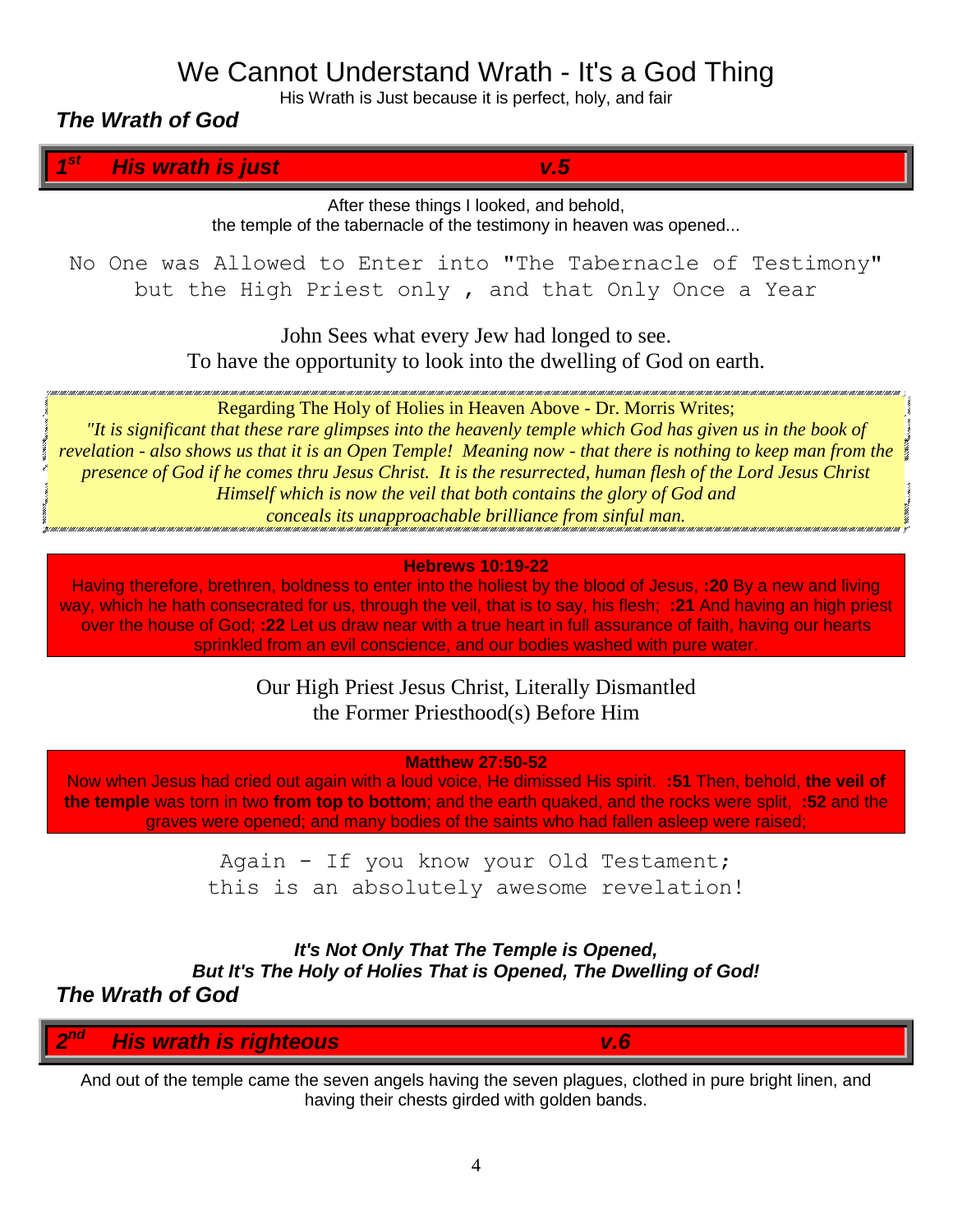Their Apparel is Significant and Telling: The Time Has Come

### *The Wrath of God*

#### *3 rd His wrath is measured v.7*

Then one of the four living creatures gave to the seven angels seven golden bowls (pan or tray) full of the wrath of God who lives forever and ever.

*V.) The Will of God - vv. 8*

The temple was filled with smoke from the glory of God and from His power, and no one was able to enter the temple till *(or until)* the seven plagues of the seven angels were completed.

### **The Temple, The Priest, The Sacrifice**

we cannot enter into the presence of the Lord until the smoke is cleared. the smoke cannot be cleared until the wrath is complete, the wrath cannot be complete until it has been satisfied by righteous judgment - -

**" For God so loved the world that He gave His only begotten Son, that whoever believes in Him should not perish but have everlasting life.**

## *The Will of God*

*1 s v.8 v.8* 

### The **temple** was filled with **smoke** from the **glory** of God and from His **power**,

# We've Seen This Before...

### **Isaiah 6:1-4**

In the year that King Uzziah died, I saw the Lord sitting on a throne, high and lifted up, and the train of His *robe* filled the temple. **:2** Above it stood seraphim; each one had six wings: with two he covered his face, with two he covered his feet, and with two he flew. **:3** And one cried to another and said: "Holy, holy, holy *is* the LORD of hosts; The whole earth *is* full of His glory!" **:4** And the posts of the door were shaken by the voice of him who cried out, and the house was filled with smoke.

# In The Days of Moses

### **Exodus 40:34-35**

Then the cloud covered the tabernacle of meeting, and the glory of the LORD filled the tabernacle. **:35** And Moses was not able to enter the tabernacle of meeting, because the cloud rested above it, and the glory of the LORD filled the tabernacle.

## *The Will of God*

| <b>College College</b> | LIAMLE 14/01/<br><b>olete</b><br><b>CONTRACTOR</b><br>In<br><b>COLLE</b><br><b>Contract Contract</b><br>a an<br>е<br>м<br>a<br>- 4<br>$\sim$<br>$\sim$<br>$\sim$ | ×<br>$\sim$<br>m |  |
|------------------------|------------------------------------------------------------------------------------------------------------------------------------------------------------------|------------------|--|
|                        |                                                                                                                                                                  |                  |  |

and no one was able to enter the temple till *(or until)* the seven plagues of the seven angels were completed.